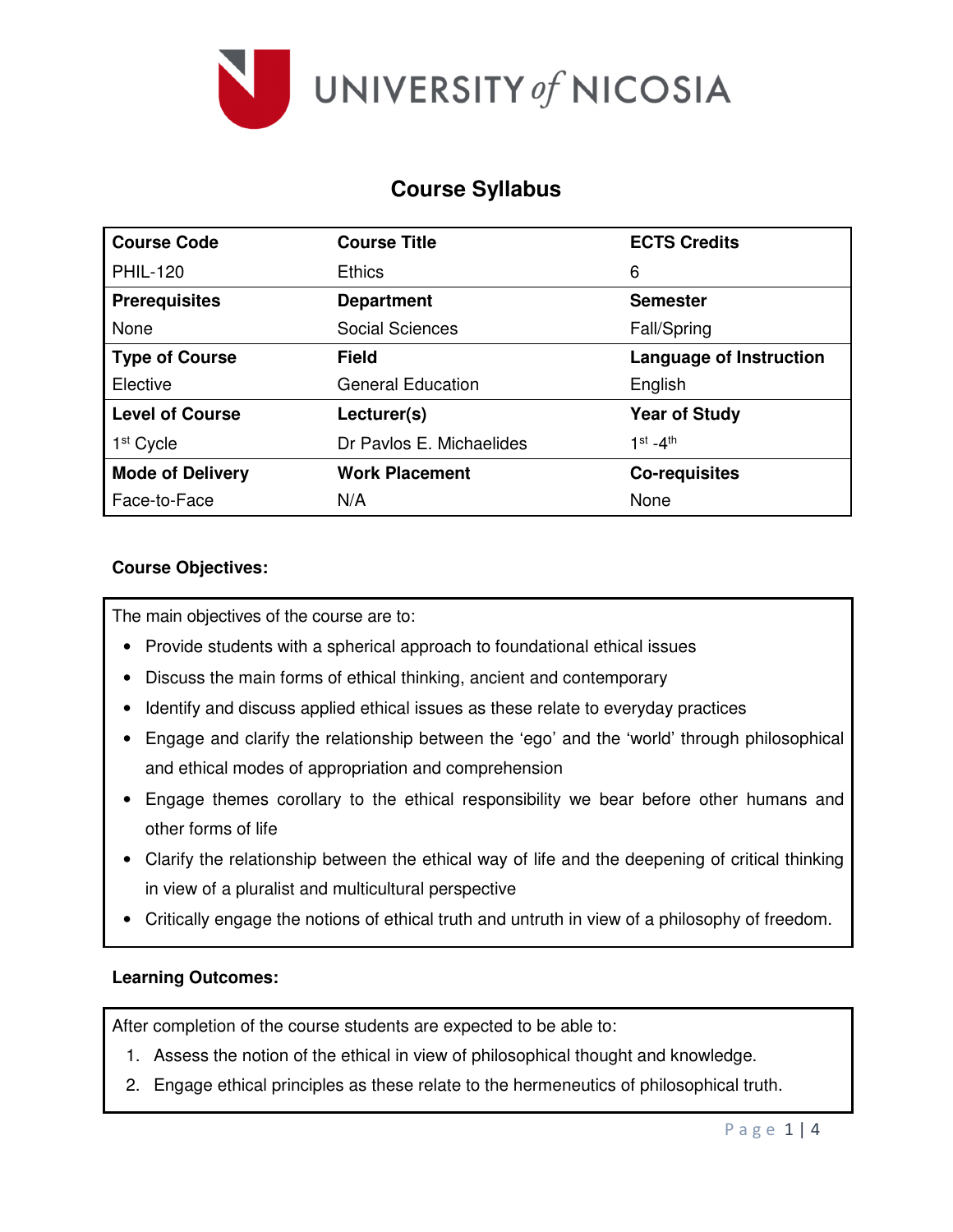

- 3. Examine existential notions of the ethical way of being such as 'the body', 'sexuality', 'friendship', 'marriage', 'entertainment', 'occupation', 'old age' and 'death' from a multicultural ethical perspective.
- 4. Evaluate critically key philosophical and ethical issues, practical and contemplative.
- 5. Determine essential meanings of virtue, ancient and contemporary.
- 6. Analyze and synthesize issues of identity and ethical determination.
- 7. Engage the dynamics of an ethical way of thought and life through an existential appropriation of everyday encounters with self and other.
- 8. Interpret spherically the ethical way of life as it relates to the everyday.

#### **Course Content:**

- 1. Introduction/ Philosophy and the human bios/ Ethical practice: biosophy/ the philosophical tradition and ethical theories/ Ethical predominance of the person/ how we ought to live? Ethical consciousness: meaning and historical understanding /Critical and contemplative thought.
- 2. The long search for the Origins of Ethics. A critical assessment of the ultimate ethical Good /Existence and philosophy of freedom/ the therapeutics of body and consciousness dichotomies/ Philia and philosophia: friendship with the body and mind/ against corruption and untruth. Plato, Aristotle, Mencius, Thomas Hobbes, Jean-Jacques Rousseau.
- 3. The long search for the origins of ethics: David Hume, Immanuel Kant, Karl Marx and Fr. Engels, Charles Darwin, Friedrich Nietzsche, Sigmund Freud, Carol Gilligan/ Learning and ethos/The ethos of lifelong learning/ The pedagogics of human freedom. Ethical learning; tenets of culture and knowledge.
- 4. Common Themes in Primate Ethics; Kinship, Reciprocity; The ethical distinction between sex and eros.
- 5. Sexual Morality. Incest and Adultery/ The Double Standard/ *Eros* and art: ennoblement, purification and elevation/ Platonic Symposium on the ethics of eros/ Ethics of love. Marriage and the ethical/ Reciprocal altruism/ Coexistence of desire, eros and love/ Social and cultural perspectives and dimensions on marriage/ Marriage and philosophical understandings.
- 6. The Role of Reason: D. Hume, Imman. Kant, G. W. F. Hegel, Henry Sidgwick, Edward Westermarck, Ludwig Wittgenstein. Some words on: friendship and the ethical/friendship—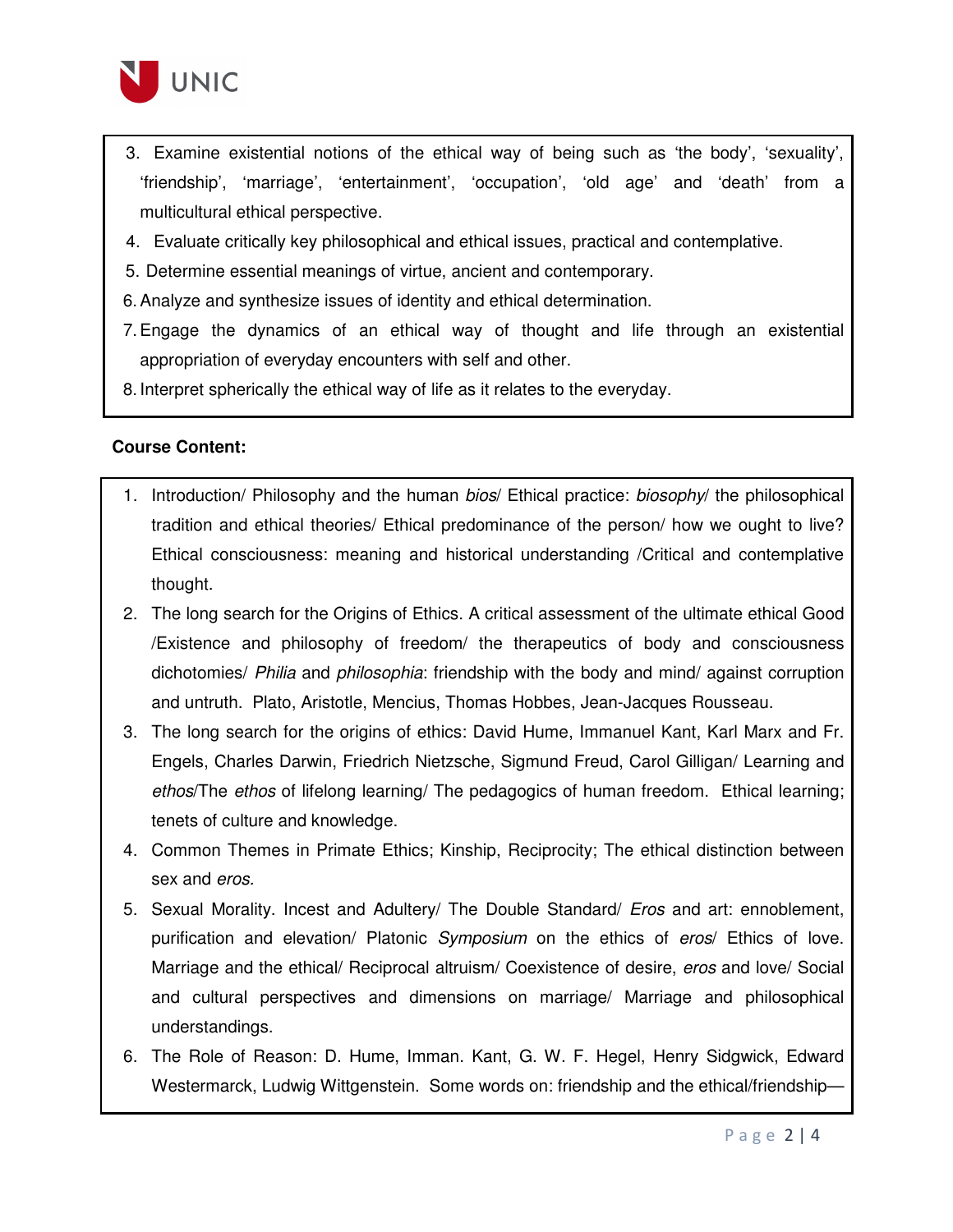

a treasure for the mature and worthy person/Plato (Republic) and Aristotle (Nicomachean Ethics) on friendship/friendship and the state/friendship and political action.

- 7. The Role of Reason: Jean-Paul Sartre, Thomas Nagel, J. L. Mackie,, Colin McGinn, Virginia Held, Michael Smith. Some words on Existential Reason: Old Age, the failure or crowning of the ethical way of life (Plato's Republic)/The Integrated or un-integrated life, peace or stagnancy and bitterness/inactivity, memory, will power, consciousness, spirit and ethos/Moral dilemmas of old age/Old age and Justice (Buddha and Plato's Apology).
- 8. Ultimate Good: The Buddha, Aristotle, Epicurus, Epictetus, Jesus, W. E. H. Lecky, Voltaire, Jeremy Bentham, John Stuart Mill.
- 9. Ultimate Good: William James, Henry Sidgwick, G. E. Moore, M. K. Gandhi, Aldous Huxley, Albert Camus, Robert Nozick, John Finnis, Derek Parfit. A few words on: Addiction and consciousness/ Despair and responsibility/ the inner dynamics, psychology of change and the ethical power that supports it/ the wisdom of the human psyche/ the consciousness of truth and emotional dilemmas.
- 10. Natural Law, Natural Rights: Theory and Criticism: Thomas Aquinas, John Locke, The Vatican, John Finnis, Robert Nozick, Gerald Kelly, Blaise Paschal, Jeremy Bentham, John Stuart Mill. Some words on: The spectrum of dishonesty and the appropriation of truth/ The way of truth and the labyrinth of illusion/ The creative life and a life without the muses/ Disharmony, discord, conflict and incongruities/ The ethics of agreeable and disagreeable attitude/The ethics of overcoming negativity and disillusionment/ The virtuous way of life.
- 11. Consequentialism: Theory: Jeremy Bentham, William Godwin, Henry Sidgwick, J. J. C. Smart, R. M. Hare. Criticism: Fyodor Dostoevsky, W. D. Ross, John Rawls, Bernard Williams, Susan Wolf.
- 12. Closing Remarks: The movement from slavery to the fluidity of an ethical way of life/ Psychology and ethics of sickness/ Doctor of moral truth/ Justice and the rights of persons/ Abortion/Rights of animals/ The natural and moral law/ Buddhist Ethics. The metaphysical and practical dimensions of the reality of death (Plato's Apology)/ Death and the ethical/ Investigating past and present/ Suicide and heroism/ Euthanasia.